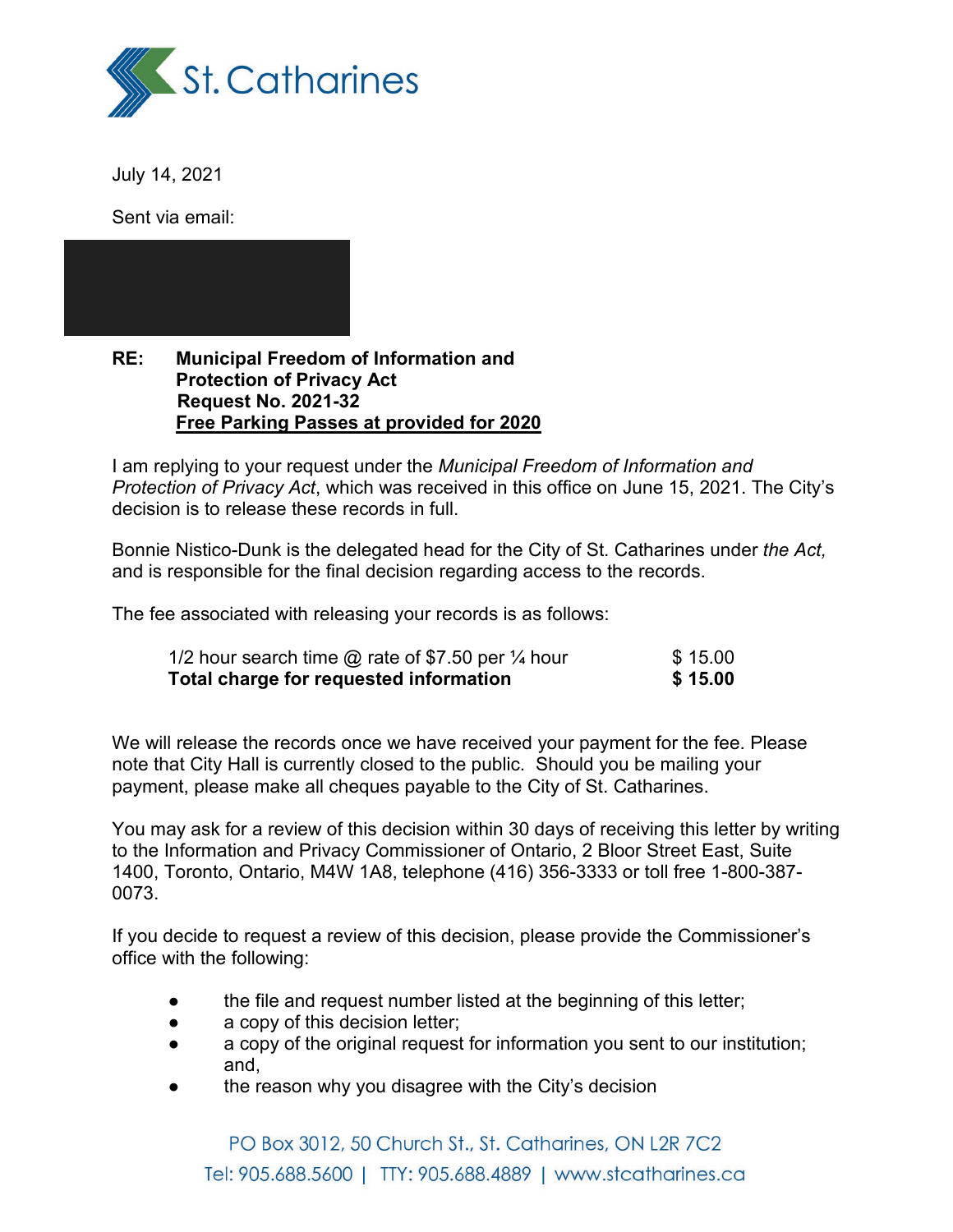In addition, you must send an appeal fee to the Commissioner's office, which costs \$25.00. Please include the fee with your letter of appeal. Appeal fees should be in the form of either a cheque or money order, payable to the Minister of Finance.

Yours truly,

King Kum

Kevin Krumrei Records and Information Analyst Legal and Clerk's Services kkrumrei@stcatharines.ca Kkrumrei@stcatharines.ca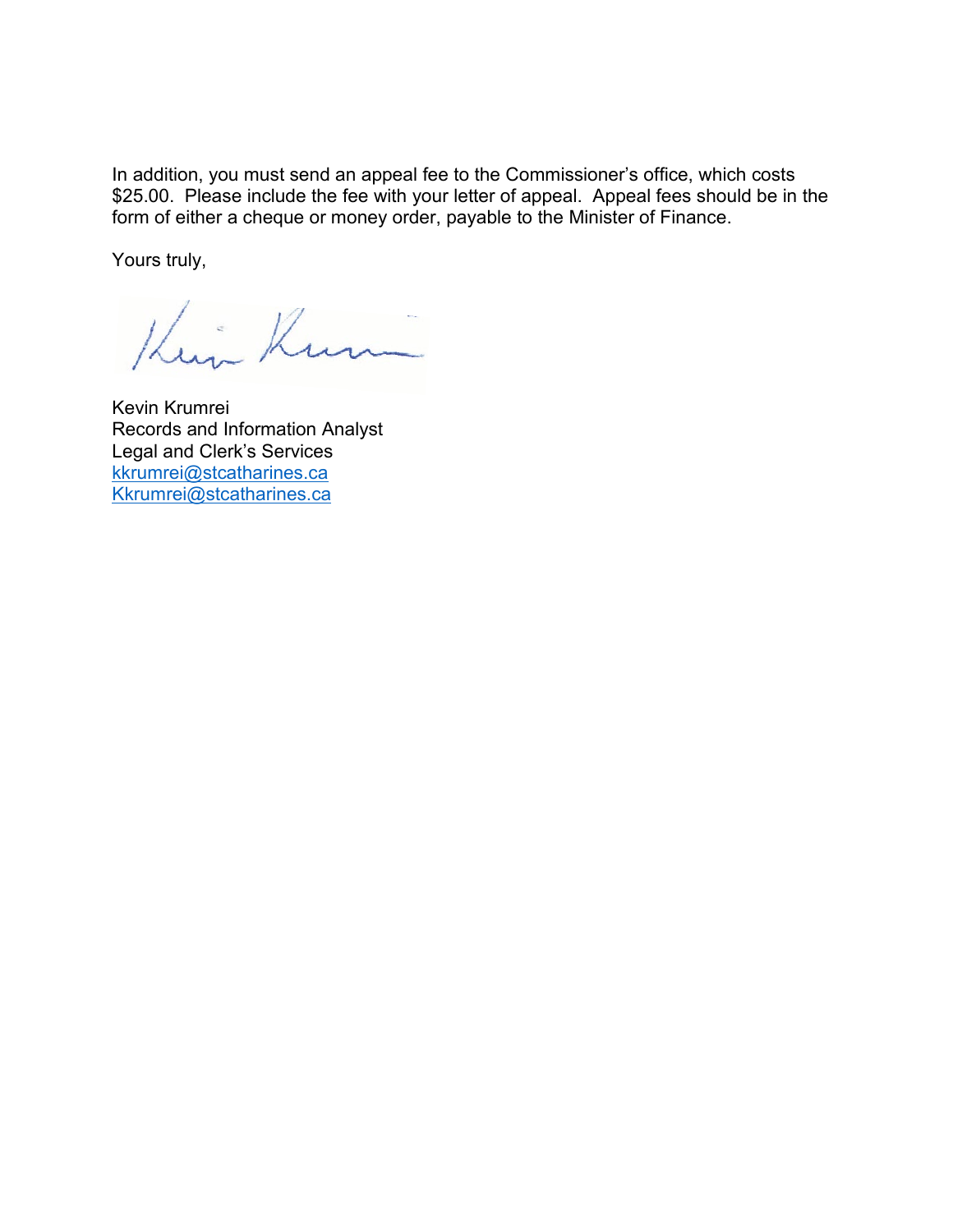### **Manager of Revenue**

**Tel:**905.688.5601 x1425 **Email:**lread@stcatharines.ca





**From:** Krumrei, Kevin <kkrumrei@stcatharines.ca> **Sent:** Wednesday, June 16, 2021 4:27 PM **To:** Read, Lisa <lread@stcatharines.ca> Cc: Nistico-Dunk, Bonnie <bdunk@stcatharines.ca>; Sullivan, Kristen <ksullivan@stcatharines.ca> Subject: FOI Request #2021-32 - free parking provided

Hi Lisa,

I'm hoping you can help me with the following, or direct this request as necessary:

We have received an FOI Request, **2021-32** to disclose records related to the City providing free parking. The following information is requested:

- $\circ$  Please provide documentation on the names of positions of anyone the City provided free parking spots/stalls/passes to in 2020. For example:
	- All City Councillors received a pass to park for free at the City parkade and a pass to park at metered parking without charge.
	- $\bullet$  Chief of Police received a pass to park for free at the City parkade.
	- $\bullet$  Fire Chief received a pass to park at a City parking lot.

So, they are looking for a list of positions, not employee/personnel names, and an idea of where they park. Is it the case that all staff/Councillors are eligible for free parking? Either way, they are looking for some sort of documentation to this effect.

What would be involved in creating documentation to this effect? We may need to contact the requester to scope this – do they mean only City Personnel (i.e. Councillors and staff), as per the example? If the request isn't clear, we need to request clarification up front before proceeding with the request.

Thanks, Kevin

# **KevinKrumrei**

**Records and Information Analyst Tel:**905.688.5601 x1526 **Email:**kkrumrei@stcatharines.ca